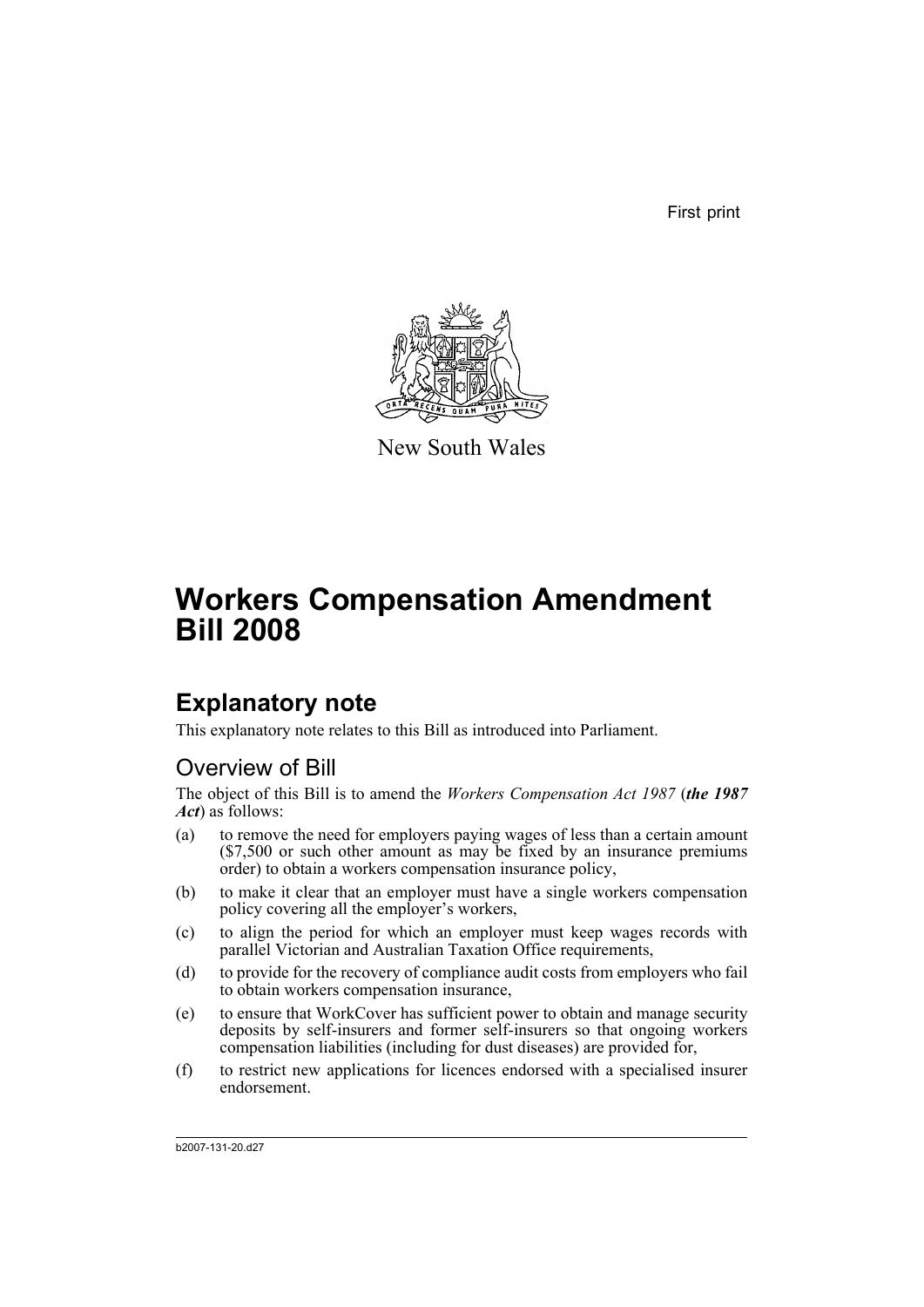Explanatory note

## Outline of provisions

**Clause 1** sets out the name (also called the short title) of the proposed Act.

**Clause 2** provides for the commencement of the proposed Act on the date of assent.

**Clause 3** is a formal provision that gives effect to the amendments to the *Workers Compensation Act 1987* set out in Schedule 1.

**Clause 4** provides for the repeal of the proposed Act after the amendments made by the proposed Act have commenced. Once the amendments have commenced the proposed Act will be spent and section 30 of the *Interpretation Act 1987* provides that the repeal of an amending Act does not affect the amendments made by that Act.

## **Schedule 1 Amendments**

### **Insurance arrangements**

The 1987 Act requires all employers to take out workers compensation insurance to cover their liabilities to their workers.

**Schedule 1 [1]** prohibits an employer from having more than one workers compensation insurance policy in force at any one time, so that an employer will have to have just one policy covering all the employer's workers. **Schedule 1 [3]–[8]** provide for the recovery by WorkCover from an employer of an amount equal to double the amount of premium that the employer has avoided by having more than one policy of insurance.

**Schedule 1 [2]** exempts an employer from the requirement to take out a workers compensation insurance policy if the employer is not going to be paying wages above a certain level (being \$7,500 or such other amount as may be fixed by an insurance premiums order). Such an employer will be deemed to have been issued with a workers compensation insurance policy by the Nominal Insurer. If a claim is made, the employer will be required to pay an administration fee for the claim. The new arrangements will not apply to employers who employ apprentices or to group employers.

**Schedule 1 [9]** decreases from 7 years to 5 years the period for which an employer must keep wages records (to align the requirement with Victorian and Australian Taxation Office requirements).

**Schedule 1 [10]** provides for the recovery from employers who fail to obtain workers compensation insurance of compliance inspection costs incurred by an insurer or WorkCover.

### **Security for self-insurer obligations**

The 1987 Act provides for self-insurers to be required to place money on deposit with WorkCover to ensure that their ongoing workers compensation liabilities are provided for. Self-insurers can also be required to deposit additional funds from time to time.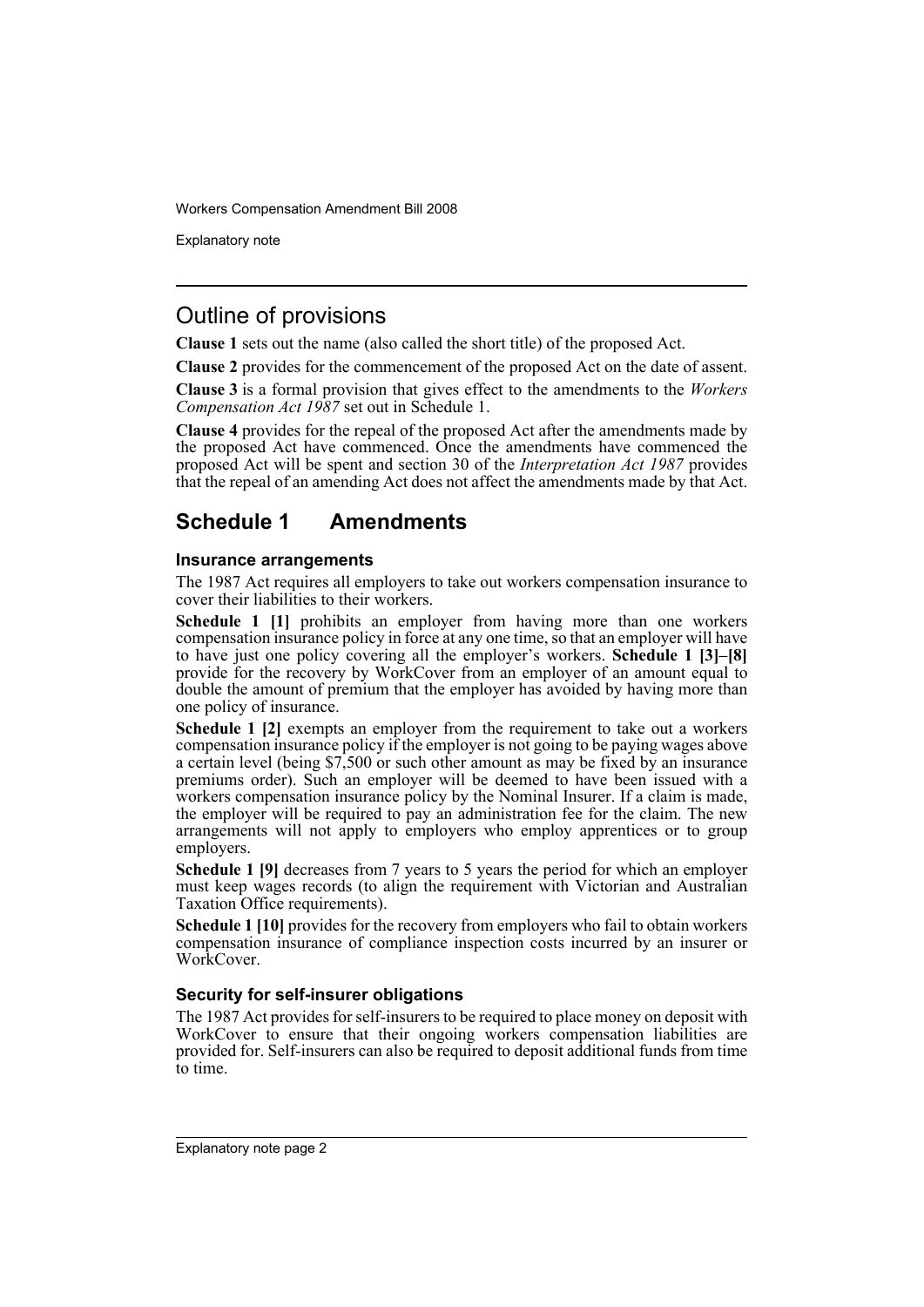Explanatory note

**Schedule 1 [12]** extends the existing arrangements so that WorkCover will be able to require former self-insurers to place money or additional money on deposit. The amendment also makes it clear that the amount that a self-insurer or former self-insurer can be required to have on deposit is the amount required to adequately provide for all accrued, continuing, future and contingent self-insurer liabilities. The existing arrangements are also extended to cover self-insurer liabilities arising from dust diseases.

**Schedule 1 [13] and [15]–[22]** make consequential amendments.

**Schedule 1 [14]** makes it clear that interest earned on deposited money (which would otherwise be required to be paid to the self-insurer or former self-insurer concerned) can instead be applied by WorkCover in payment of extra deposits required to be made that have not been made.

### **Miscellaneous amendments**

**Schedule 1 [11]** provides that a licence may be granted under Division 3 of Part 7 of the 1987 Act only if the licence is endorsed with a specialised insurer endorsement and granted to an existing licence holder on the expiry of a licence granted to the existing licence holder under that Division. This proposed restriction extends to an application for a licence that was made, but not determined, before the commencement of the proposed section. Any licence granted after the date that the Bill for the proposed Act was introduced into the Legislative Assembly that could not have been granted had the proposed section been in force has no effect.

**Schedule 1 [23]–[25]** enact consequential savings and transitional arrangements. **Schedule 1 [26]** provides a savings and transitional regulation-making power.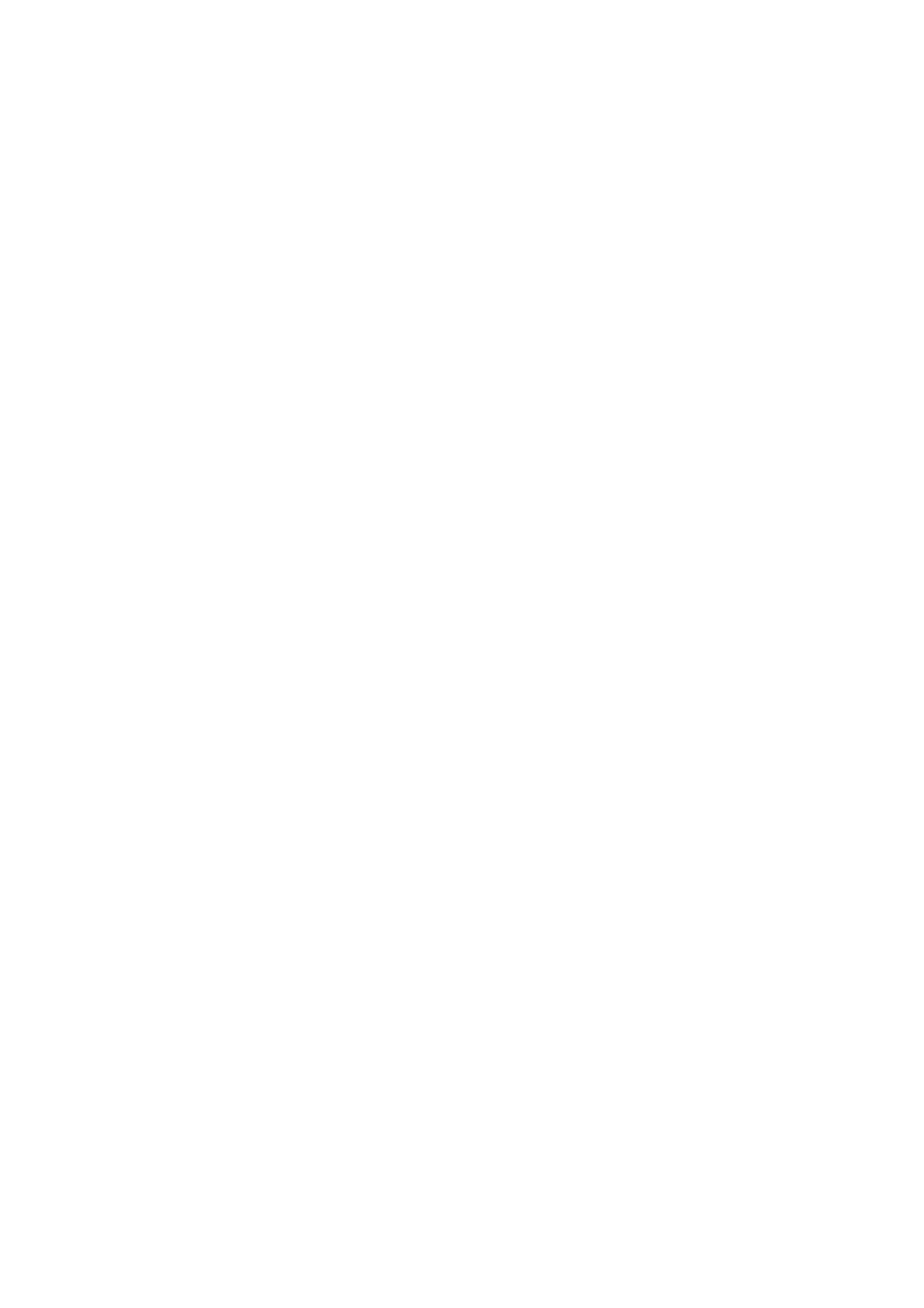First print



New South Wales

# **Workers Compensation Amendment Bill 2008**

# **Contents**

|   |                                                  | Page |
|---|--------------------------------------------------|------|
| 1 | Name of Act                                      |      |
|   | Commencement                                     |      |
| 3 | Amendment of Workers Compensation Act 1987 No 70 | 2    |
|   | Repeal of Act                                    |      |
|   | Schedule 1 Amendments                            |      |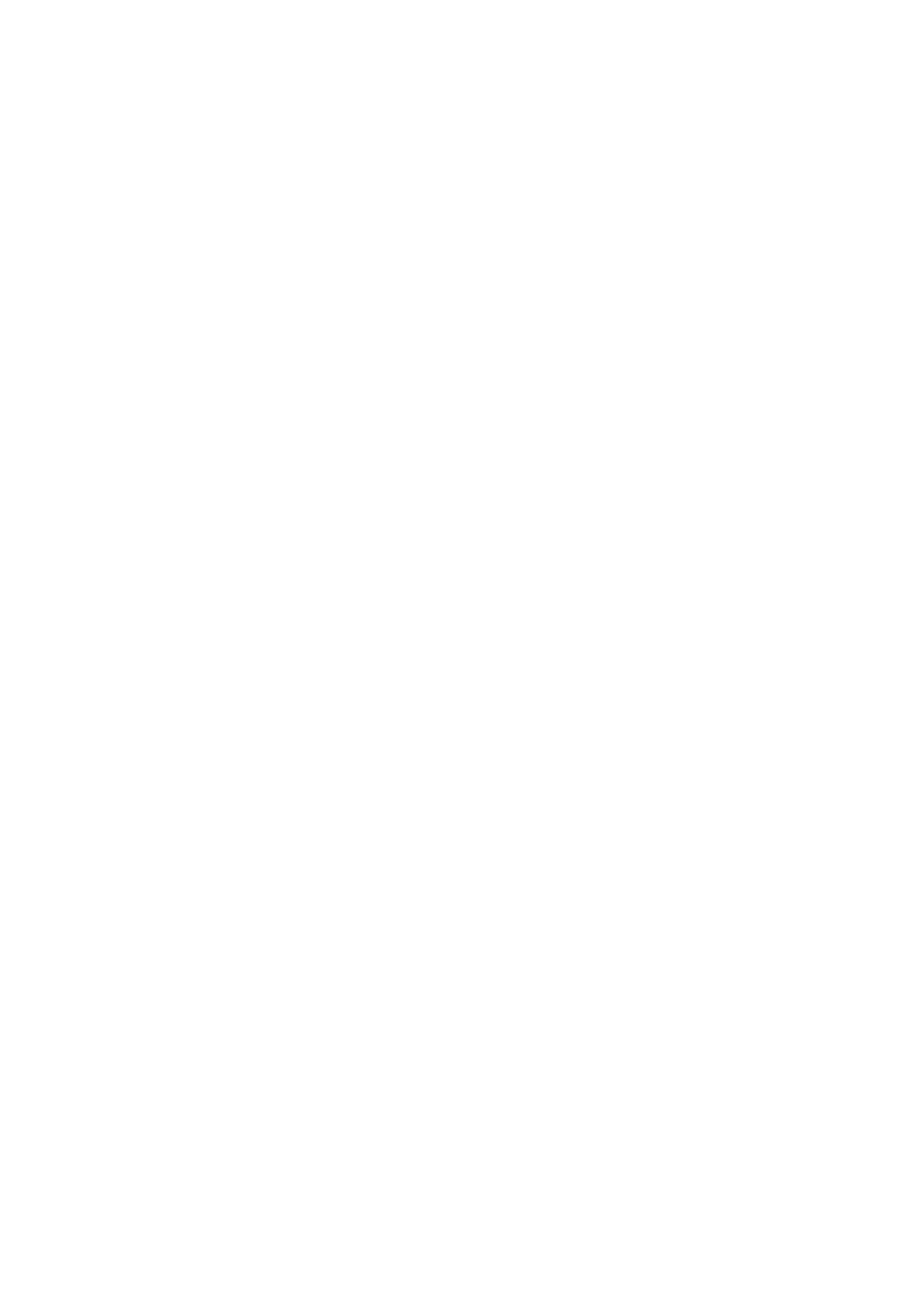

New South Wales

# **Workers Compensation Amendment Bill 2008**

No , 2008

## **A Bill for**

An Act to amend the *Workers Compensation Act 1987* to make further provision for workers compensation insurance and other matters.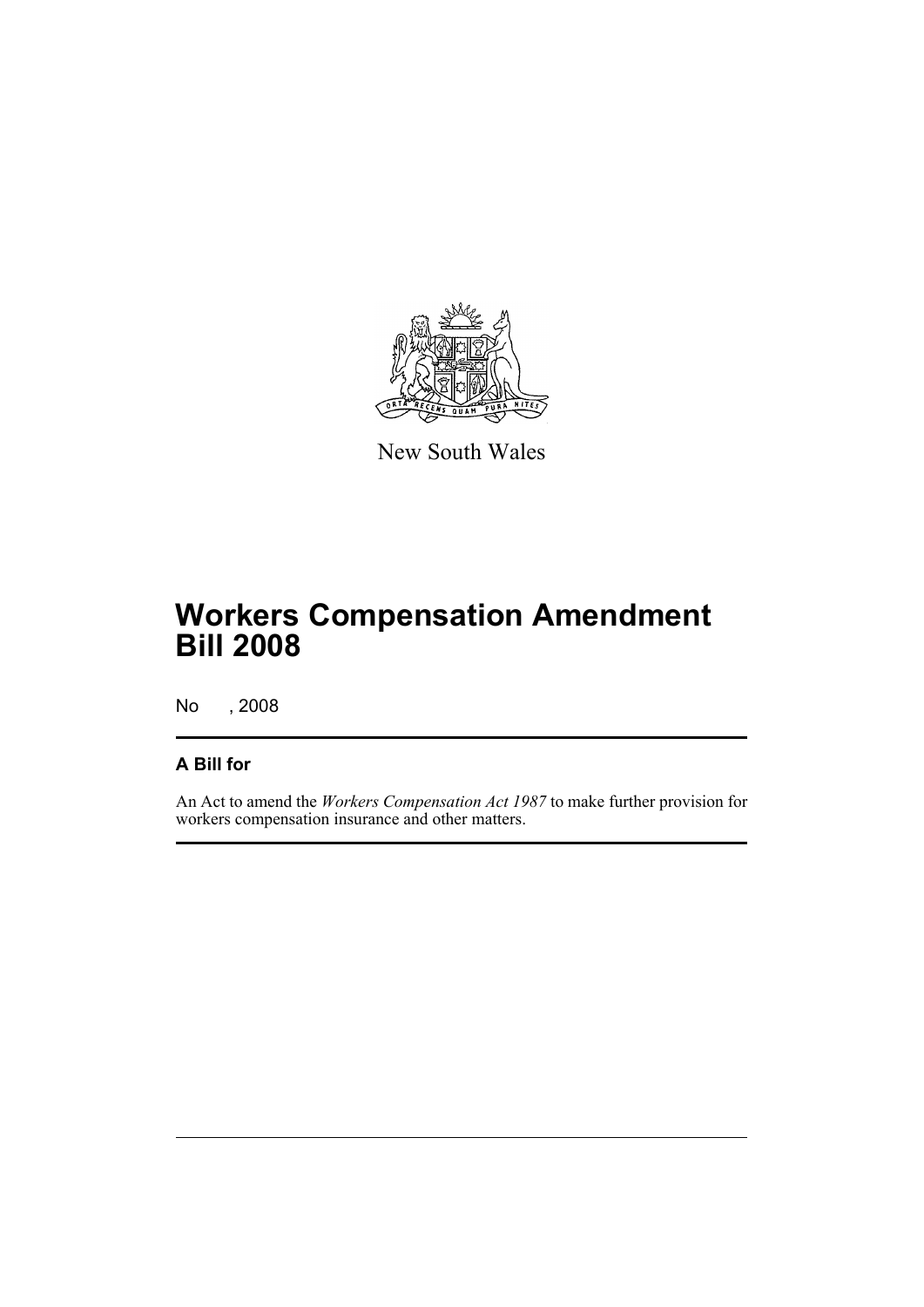<span id="page-7-3"></span><span id="page-7-2"></span><span id="page-7-1"></span><span id="page-7-0"></span>

|              | The Legislature of New South Wales enacts:                                                                                                                       | 1                   |  |
|--------------|------------------------------------------------------------------------------------------------------------------------------------------------------------------|---------------------|--|
| 1            | Name of Act                                                                                                                                                      | $\overline{2}$      |  |
|              | This Act is the <i>Workers Compensation Amendment Act 2008</i> .                                                                                                 | 3                   |  |
| $\mathbf{2}$ | <b>Commencement</b>                                                                                                                                              | $\overline{4}$      |  |
|              | This Act commences on the date of assent to this Act.                                                                                                            | 5                   |  |
| 3            | Amendment of Workers Compensation Act 1987 No 70                                                                                                                 |                     |  |
|              | The <i>Workers</i> Compensation Act 1987 is amended as set out in<br>Schedule 1.                                                                                 | $\overline{7}$<br>8 |  |
| 4            | <b>Repeal of Act</b>                                                                                                                                             |                     |  |
|              | This Act is repealed on the day following the day on which this Act<br>(1)<br>commences.                                                                         | 10<br>11            |  |
|              | The repeal of this Act does not, because of the operation of section 30<br>(2)<br>of the <i>Interpretation Act 1987</i> , affect any amendment made by this Act. | 12<br>13            |  |
|              |                                                                                                                                                                  |                     |  |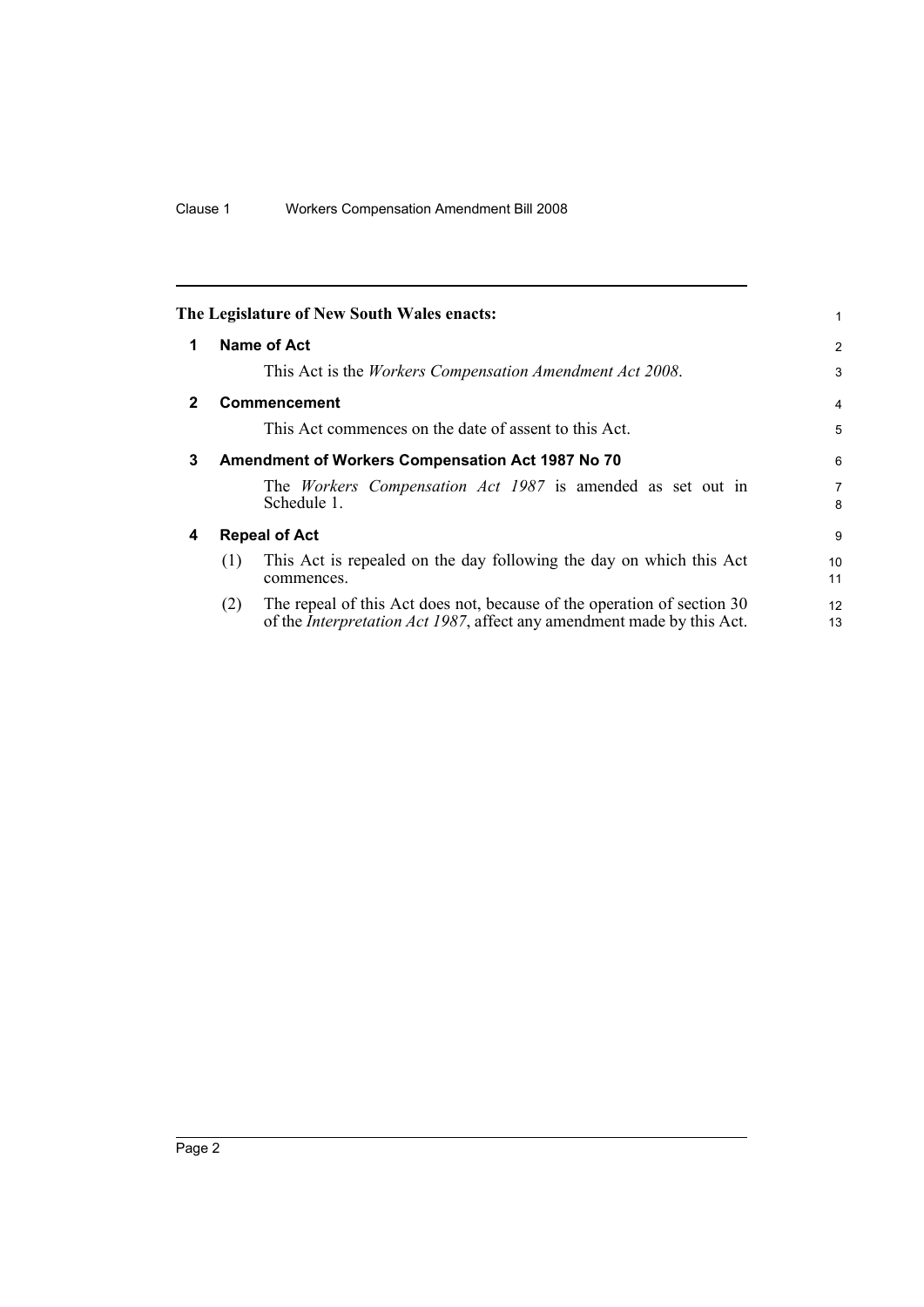Amendments Schedule 1

<span id="page-8-0"></span>

|       | <b>Schedule 1</b>                                        |                                                       | <b>Amendments</b>                                                                                                                                                                                                                                                                                                                                                                                                                         | 1                                      |  |
|-------|----------------------------------------------------------|-------------------------------------------------------|-------------------------------------------------------------------------------------------------------------------------------------------------------------------------------------------------------------------------------------------------------------------------------------------------------------------------------------------------------------------------------------------------------------------------------------------|----------------------------------------|--|
|       |                                                          |                                                       | (Section 3)                                                                                                                                                                                                                                                                                                                                                                                                                               | 2                                      |  |
| [1]   |                                                          | <b>Section 155 Compulsory insurance for employers</b> |                                                                                                                                                                                                                                                                                                                                                                                                                                           |                                        |  |
|       |                                                          |                                                       | Insert after section $155(1)$ :                                                                                                                                                                                                                                                                                                                                                                                                           | 4                                      |  |
| (1AA) |                                                          |                                                       | An employer must not at any one time maintain in force more<br>than one policy of insurance for the purposes of subsection $(1)$<br>(ignoring any policy of insurance effected by the employer for<br>the purposes of compliance with section 31 of the <i>Coal Industry</i><br><i>Act 2001</i> ).<br>Maximum penalty: 500 penalty units.                                                                                                 | 5<br>6<br>7<br>8<br>9<br>10            |  |
|       |                                                          |                                                       |                                                                                                                                                                                                                                                                                                                                                                                                                                           | 11                                     |  |
|       | <b>Section 155AA</b><br>[2]<br>Insert after section 155: |                                                       |                                                                                                                                                                                                                                                                                                                                                                                                                                           |                                        |  |
|       |                                                          |                                                       |                                                                                                                                                                                                                                                                                                                                                                                                                                           | 12                                     |  |
|       | <b>155AA</b>                                             |                                                       | Exempt employers not required to obtain policy of insurance                                                                                                                                                                                                                                                                                                                                                                               | 13                                     |  |
|       |                                                          | (1)                                                   | An employer is an <i>exempt employer</i> during a financial year while<br>the employer has reasonable grounds for believing that the total<br>amount of wages that will be payable by the employer during the<br>financial year to workers employed by the employer will be not<br>more than the exemption limit for that financial year.                                                                                                 | 14<br>15<br>16<br>17<br>18             |  |
|       |                                                          | (2)                                                   | An employer is not an exempt employer whenever the employer:                                                                                                                                                                                                                                                                                                                                                                              | 19                                     |  |
|       |                                                          |                                                       | is a member of a group constituted under Division 2A, or<br>(a)                                                                                                                                                                                                                                                                                                                                                                           | 20                                     |  |
|       |                                                          |                                                       | (b)<br>employs a person under a training contract (within the<br>meaning of the <i>Apprenticeship and Traineeship Act 2001</i> ).                                                                                                                                                                                                                                                                                                         | 21<br>22                               |  |
|       |                                                          |                                                       | Note. A training contract is a contract entered into for the<br>purpose of establishing an apprenticeship or traineeship.                                                                                                                                                                                                                                                                                                                 | 23<br>24                               |  |
|       |                                                          | (3)                                                   | An employer who is an exempt employer for the whole or any<br>part of a financial year is deemed to have obtained from the<br>Nominal Insurer (and the Nominal Insurer is deemed to have<br>issued) a policy of insurance in compliance with section 155 (an<br>exempt employer policy) for any period for which the employer<br>is an exempt employer during the financial year. No premium is<br>payable for an exempt employer policy. | 25<br>26<br>27<br>28<br>29<br>30<br>31 |  |
|       |                                                          | (4)                                                   | An exempt employer policy covers the employer for any period<br>for which the employer is an exempt employer but does not cover<br>the employer for any period for which the employer has actually<br>obtained a policy of insurance under section 155.                                                                                                                                                                                   | 32<br>33<br>34<br>35                   |  |
|       |                                                          | (5)                                                   | An administration fee of an amount prescribed by the regulations<br>is payable to the Nominal Insurer by an employer in respect of                                                                                                                                                                                                                                                                                                        | 36<br>37                               |  |

Page 3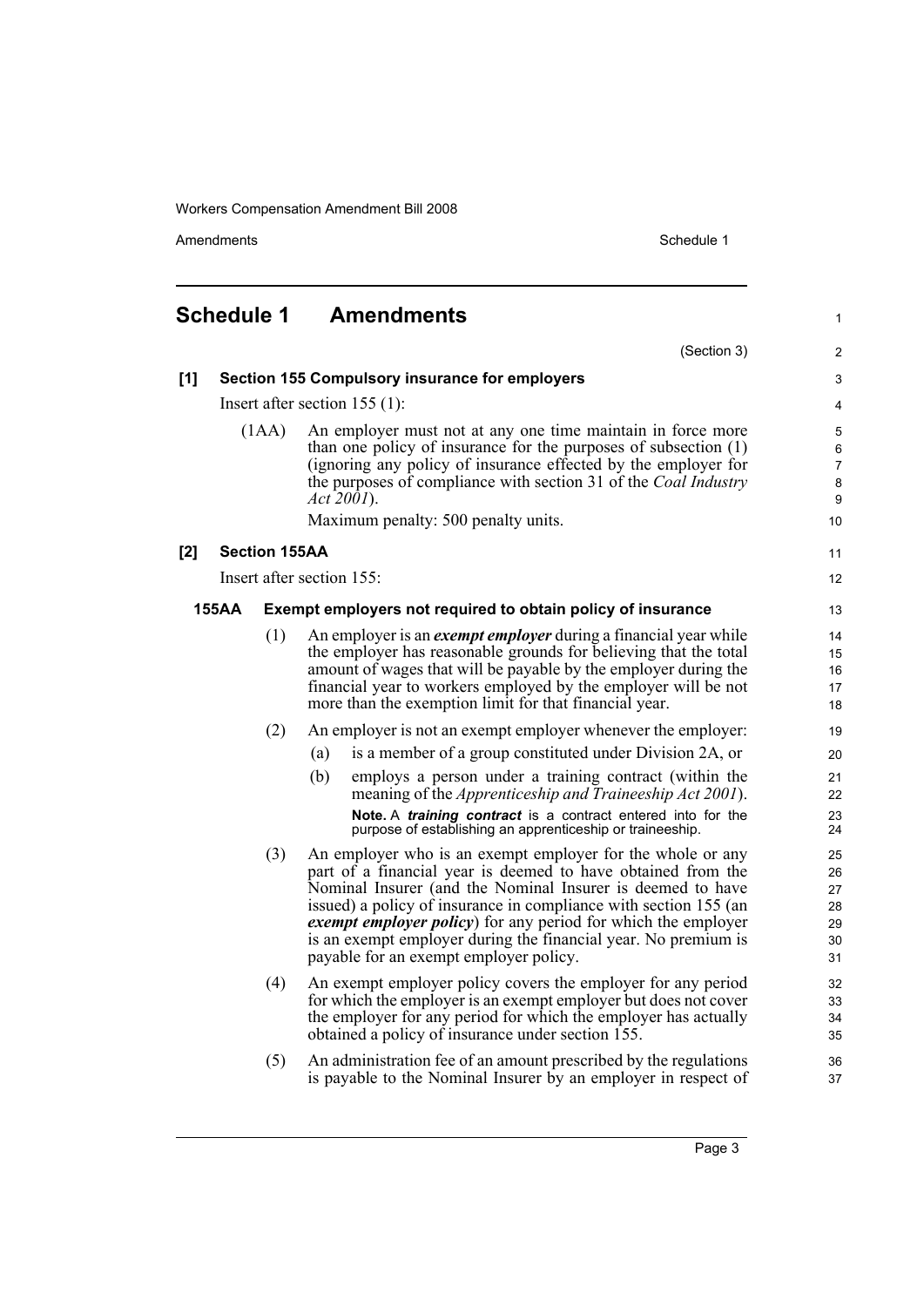particular case.

Schedule 1 Amendments

each claim made against the employer in respect of an injury to a worker received during any period for which an exempt employer policy covers the employer. (6) The regulations may make provision for or with respect to the payment of an administration fee, including provision for or with respect to any of the following: (a) the period within which an administration fee must be paid, (b) the payment of a late payment fee if an administration fee is not paid within the required period, (c) the full or partial waiver or refund of an administration fee or late payment fee. (7) The Nominal Insurer is entitled to recover as a debt in a court of competent jurisdiction an administration fee payable by an employer together with any late payment fee payable. (8) In this section: *exemption limit* for a financial year means \$7,500 or such other amount as may be fixed by an insurance premiums order as the exemption limit for that financial year. *financial year* means a period of 12 months commencing on 1 July in any year. *wages* means wages as defined in section 174 and includes any distribution to a worker as a beneficiary under a trust that would (under section 174AA) constitute wages for the purposes of section 174. **[3] Section 156 Recovery of double premiums for contravention of insurance requirements** Insert after section 156 (1): (1A) If an employer maintains in force at any one time more than one policy of insurance for the purposes of section 155 (1) (in contravention of section 155  $(IA\bar{A})$ , the Authority may: (a) determine an amount as the amount of premium that the employer has avoided by maintaining more than one policy of insurance, and (b) recover from the employer in a court of competent jurisdiction as a debt due to the Authority a sum equal to twice the amount determined under paragraph (a) or such lesser amount as the Authority may agree to accept in any 1  $\overline{2}$ 3 4 5 6 7 8 9 10 11 12 13 14 15 16 17 18 19  $20$ 21  $22$ 23 24 25 26 27 28 29 30 31 32 33 34 35 36 37 38

39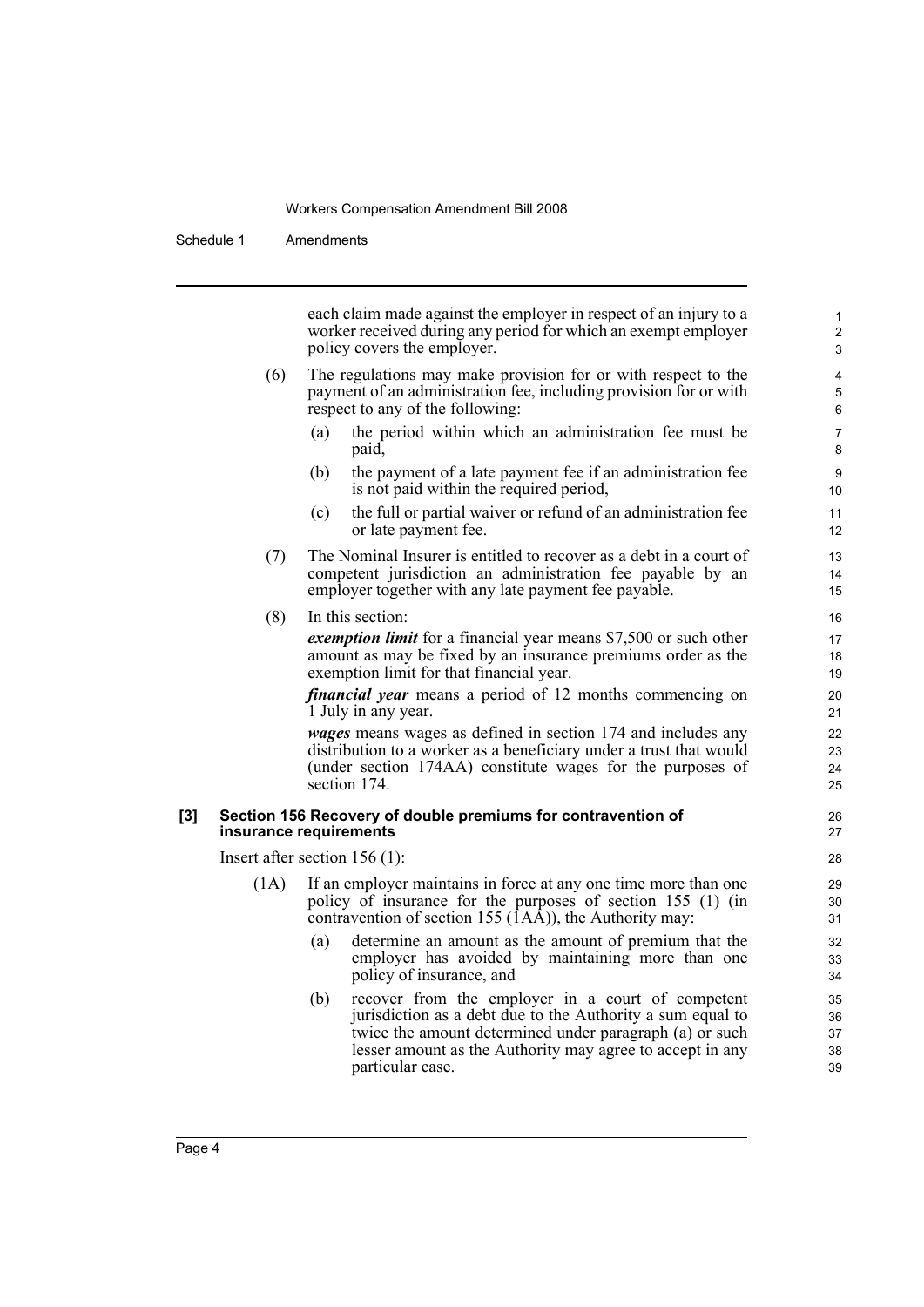Amendments Schedule 1

| [4] | <b>Section 156 (2)</b>                                                        |              |                                                                                                                                                                                                                                                                                                                                                                                                                      | 1                                                  |
|-----|-------------------------------------------------------------------------------|--------------|----------------------------------------------------------------------------------------------------------------------------------------------------------------------------------------------------------------------------------------------------------------------------------------------------------------------------------------------------------------------------------------------------------------------|----------------------------------------------------|
|     | Omit the subsection. Insert instead:                                          |              |                                                                                                                                                                                                                                                                                                                                                                                                                      |                                                    |
|     | (2)                                                                           | or $(1AA)$ . | The Authority may recover a sum from an employer under this<br>section whether or not the employer has been proceeded against<br>or been convicted for any relevant offence against section 155 (1)                                                                                                                                                                                                                  | $\overline{2}$<br>3<br>4<br>5<br>6                 |
| [5] | <b>Section 156 (4A)</b>                                                       |              |                                                                                                                                                                                                                                                                                                                                                                                                                      | 7                                                  |
|     | Insert after section $156(4)$ :                                               |              |                                                                                                                                                                                                                                                                                                                                                                                                                      | 8                                                  |
|     | (4A)                                                                          | certificate. | A certificate executed by the Authority and certifying that a sum<br>specified in the certificate is the sum equal to twice the amount of<br>premium that an employer has avoided by maintaining more than<br>one policy of insurance in contravention of section 155 (1AA) is<br>(without proof of its execution by the Authority) admissible in<br>any proceedings and is evidence of the matters specified in the | 9<br>10 <sup>°</sup><br>11<br>12<br>13<br>14<br>15 |
| [6] | <b>Section 156 (6)</b>                                                        |              |                                                                                                                                                                                                                                                                                                                                                                                                                      | 16                                                 |
|     |                                                                               |              | Insert "or $(1A)$ " after "subsection $(1)$ ".                                                                                                                                                                                                                                                                                                                                                                       | 17                                                 |
| [7] | <b>Section 156 (7)</b>                                                        |              |                                                                                                                                                                                                                                                                                                                                                                                                                      | 18                                                 |
|     |                                                                               |              | Omit "subsection (5)". Insert instead "subsection (6)".                                                                                                                                                                                                                                                                                                                                                              | 19                                                 |
| [8] | Section 156B Recovery from directors of corporation-insurance<br>requirements |              |                                                                                                                                                                                                                                                                                                                                                                                                                      | 20<br>21                                           |
|     | Omit section 156B (3) and (4). Insert instead:                                |              |                                                                                                                                                                                                                                                                                                                                                                                                                      |                                                    |
|     | (3)                                                                           |              | A person is a culpable director of a corporation at the relevant<br>time if the person was a director of the corporation at any time<br>during the contravention to which the entitlement of the<br>Authority relates (whether or not the corporation has been<br>proceeded against or convicted of an offence in respect of that<br>contravention).                                                                 | 23<br>24<br>25<br>26<br>27<br>28                   |
|     | (4)                                                                           |              | A person is not a culpable director of a corporation if the person<br>establishes that:                                                                                                                                                                                                                                                                                                                              | 29<br>30                                           |
|     |                                                                               | (a)          | the contravention by the corporation occurred without the<br>person's knowledge, or                                                                                                                                                                                                                                                                                                                                  | 31<br>32                                           |
|     |                                                                               | (b)          | the person was not in a position to influence the conduct of<br>the corporation in relation to the contravention, or                                                                                                                                                                                                                                                                                                 | 33<br>34                                           |
|     |                                                                               | (c)          | the person, being in such a position, used all due diligence<br>to prevent the contravention by the corporation.                                                                                                                                                                                                                                                                                                     | 35<br>36                                           |

Page 5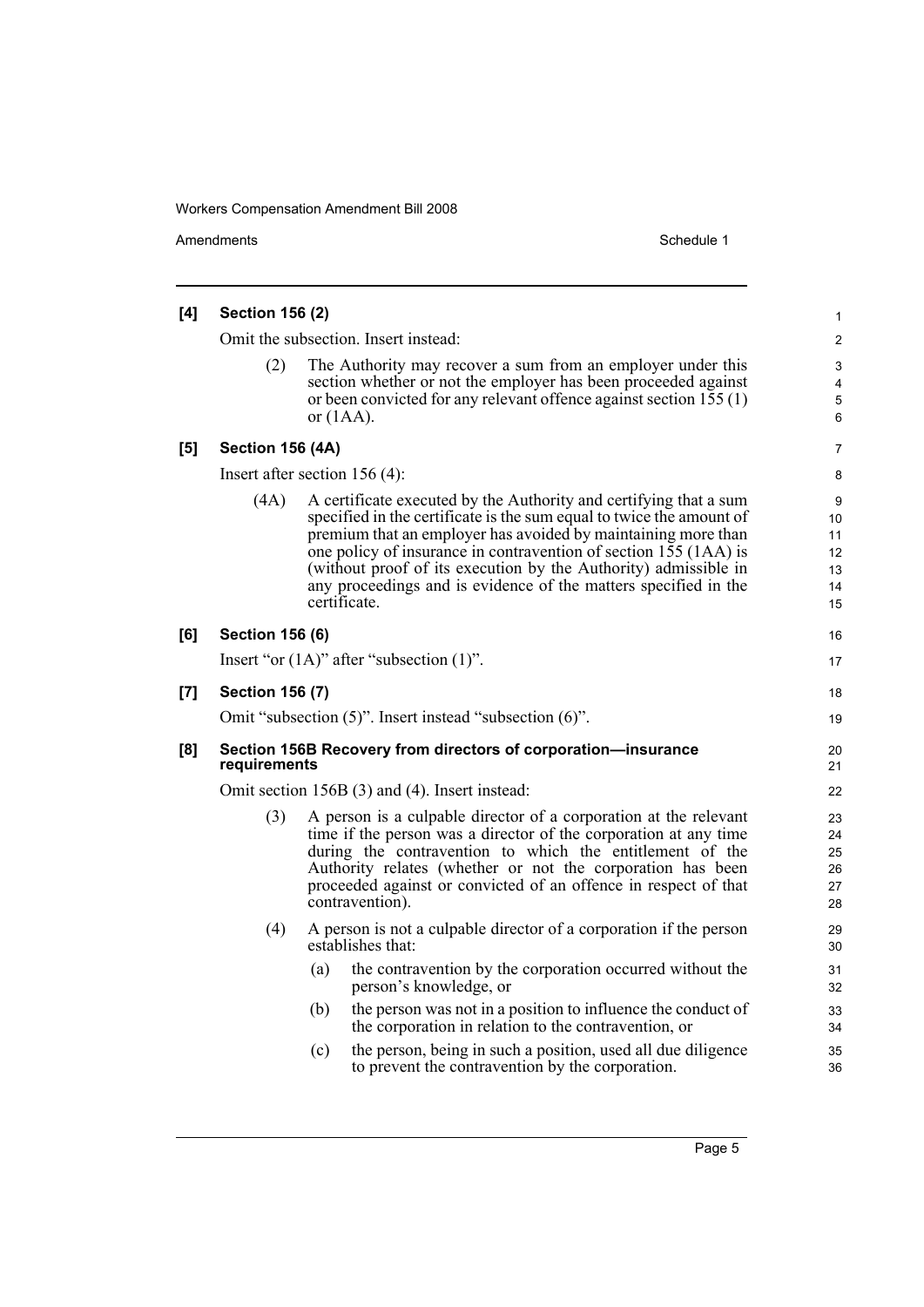Schedule 1 Amendments

| [9]    | Section 174 Records relating to wages, contracts etc to be kept and<br>supplied |                                                                                                                                                                              |                                                                                                                                                                                                                                                           | 1<br>2                     |  |  |  |
|--------|---------------------------------------------------------------------------------|------------------------------------------------------------------------------------------------------------------------------------------------------------------------------|-----------------------------------------------------------------------------------------------------------------------------------------------------------------------------------------------------------------------------------------------------------|----------------------------|--|--|--|
|        |                                                                                 | Omit "7 years" from section 174 (2) and (6AA) wherever occurring.                                                                                                            |                                                                                                                                                                                                                                                           |                            |  |  |  |
|        |                                                                                 | Insert instead "5 years".                                                                                                                                                    |                                                                                                                                                                                                                                                           |                            |  |  |  |
| $[10]$ |                                                                                 |                                                                                                                                                                              | Section 174A Recovery of inspection costs of Authority or insurer                                                                                                                                                                                         | 5                          |  |  |  |
|        |                                                                                 | Insert "or that an employer has failed to obtain or maintain in force a policy of<br>insurance as required by section 155 (1)" after "an employer" in<br>section $174A(1)$ . |                                                                                                                                                                                                                                                           |                            |  |  |  |
| $[11]$ |                                                                                 | <b>Section 176</b>                                                                                                                                                           |                                                                                                                                                                                                                                                           | 9                          |  |  |  |
|        |                                                                                 |                                                                                                                                                                              | Insert before section 177:                                                                                                                                                                                                                                | 10                         |  |  |  |
|        | 176                                                                             |                                                                                                                                                                              | Licences to be re-granted only to existing licence holders                                                                                                                                                                                                | 11                         |  |  |  |
|        |                                                                                 | (1)                                                                                                                                                                          | A licence may be granted under this Division only if the licence:                                                                                                                                                                                         | 12                         |  |  |  |
|        |                                                                                 |                                                                                                                                                                              | is endorsed with a specialised insurer endorsement, and<br>(a)                                                                                                                                                                                            | 13                         |  |  |  |
|        |                                                                                 |                                                                                                                                                                              | (b)<br>is granted to an existing licence holder on the expiry of a<br>licence granted to the existing licence holder under this<br>Division.                                                                                                              | 14<br>15<br>16             |  |  |  |
|        |                                                                                 | (2)                                                                                                                                                                          | In this section, an <i>existing licence holder</i> means a corporation or<br>body corporate that held a licence that was granted under this<br>Division, and in force or suspended, immediately before the<br>commencement of this section.               | 17<br>18<br>19<br>20       |  |  |  |
|        |                                                                                 | (3)                                                                                                                                                                          | This section extends to an application for a licence that was<br>made, but not determined, before the commencement of this<br>section.                                                                                                                    | 21<br>22<br>23             |  |  |  |
|        |                                                                                 | (4)                                                                                                                                                                          | Any licence granted under this Division after the date that the Bill<br>for the Workers Compensation Amendment Act 2008 was<br>introduced into the Legislative Assembly that could not have<br>been granted had this section been in force has no effect. | 24<br>25<br>26<br>27       |  |  |  |
| $[12]$ |                                                                                 | <b>Section 213</b>                                                                                                                                                           |                                                                                                                                                                                                                                                           | 28                         |  |  |  |
|        |                                                                                 |                                                                                                                                                                              | Omit the section. Insert instead:                                                                                                                                                                                                                         | 29                         |  |  |  |
|        | 213                                                                             |                                                                                                                                                                              | Deposit required for self-insurers and former self-insurers                                                                                                                                                                                               | 30                         |  |  |  |
|        |                                                                                 | (1)                                                                                                                                                                          | A self-insurer who is granted a licence under this Division must<br>on the grant of the licence deposit with the Authority an amount<br>of money determined by the Authority in respect of the<br>self-insurer.<br>Maximum penalty: 100 penalty units.    | 31<br>32<br>33<br>34<br>35 |  |  |  |
|        |                                                                                 |                                                                                                                                                                              |                                                                                                                                                                                                                                                           |                            |  |  |  |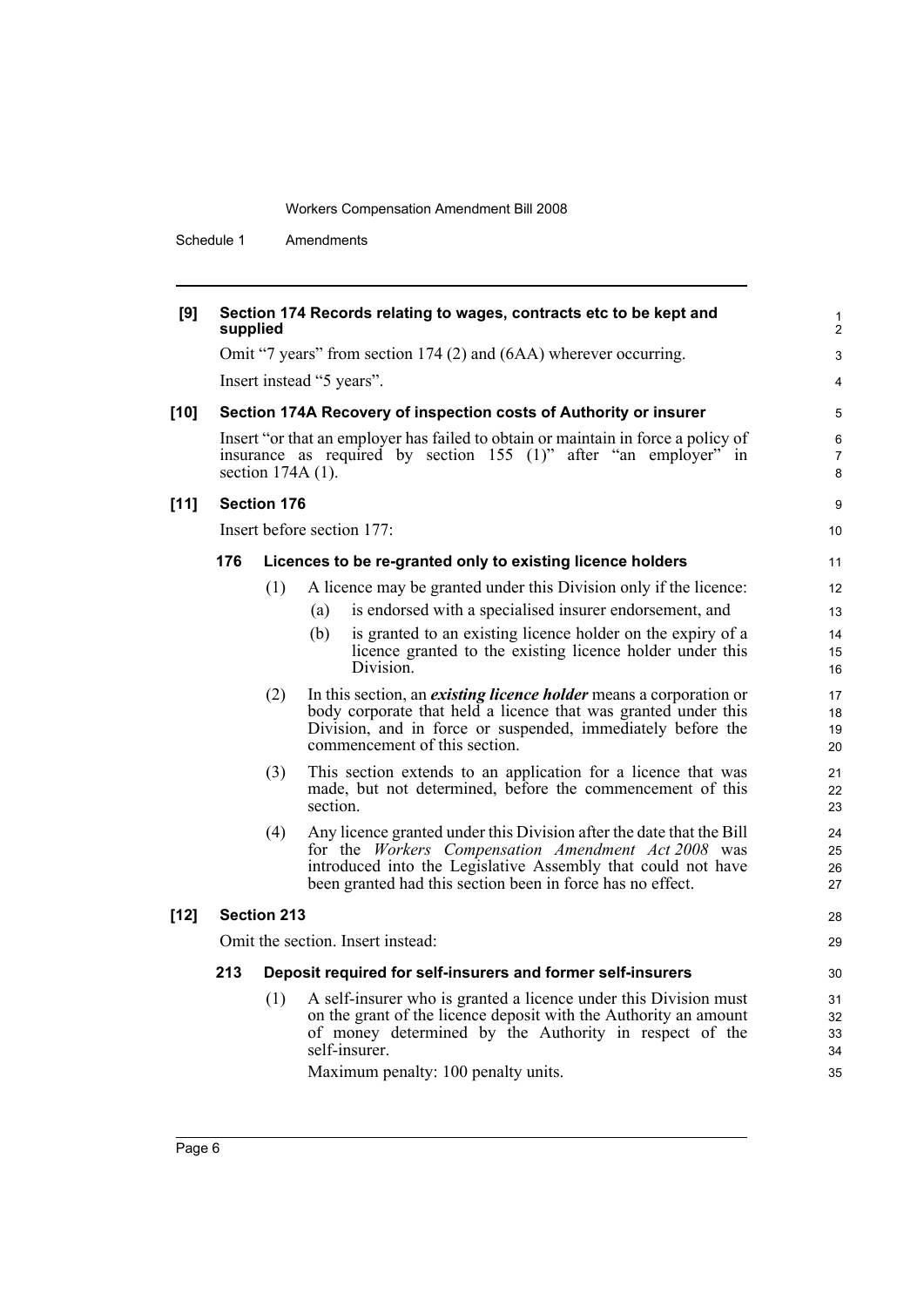Amendments Schedule 1

| (2) | A person who is or was a self-insurer must deposit with the<br>Authority, at such time or times as the Authority may direct by<br>notice to the person, such additional amount or amounts as the<br>Authority determines to be necessary to ensure that the amount<br>the person has on deposit under this Division is the person's<br>required deposit amount for the time being.<br>Maximum penalty: 100 penalty units.                                                                                  | 1<br>2<br>3<br>4<br>5<br>6<br>7              |  |  |  |
|-----|------------------------------------------------------------------------------------------------------------------------------------------------------------------------------------------------------------------------------------------------------------------------------------------------------------------------------------------------------------------------------------------------------------------------------------------------------------------------------------------------------------|----------------------------------------------|--|--|--|
| (3) | A person who has ceased to be a self-insurer can be required to<br>deposit money with the Authority under this section even if the<br>amount of any previous deposit of the person has been refunded<br>to the person under section 216.                                                                                                                                                                                                                                                                   | 8<br>9<br>10<br>11                           |  |  |  |
| (4) | The Authority may at any time refund to a person who has money<br>on deposit with the Authority under this section any amount by<br>which the person's deposit exceeds the person's required deposit<br>amount for the time being.                                                                                                                                                                                                                                                                         | 12<br>13<br>14<br>15                         |  |  |  |
| (5) | A person who is or was a self-insurer must comply with any<br>written direction of the Authority to provide the Authority with<br>specified information (including actuarial information) for the<br>purpose of enabling the Authority to determine the person's<br>required deposit amount from time to time.<br>Maximum penalty: 50 penalty units.                                                                                                                                                       | 16<br>17<br>18<br>19<br>20<br>21             |  |  |  |
|     |                                                                                                                                                                                                                                                                                                                                                                                                                                                                                                            |                                              |  |  |  |
| (6) | No deposit is payable under this Division by:                                                                                                                                                                                                                                                                                                                                                                                                                                                              | 22                                           |  |  |  |
|     | (a)<br>a Government employer, or                                                                                                                                                                                                                                                                                                                                                                                                                                                                           | 23                                           |  |  |  |
|     | (b)<br>any other employer approved by the Authority.                                                                                                                                                                                                                                                                                                                                                                                                                                                       | 24                                           |  |  |  |
| (7) | In this section:                                                                                                                                                                                                                                                                                                                                                                                                                                                                                           | 25                                           |  |  |  |
|     | <i>required deposit amount</i> of a person means the amount that the<br>Authority determines to be the amount required to adequately<br>provide for all the accrued, continuing, future and contingent<br>self-insurer liabilities of the person and of the person's<br>subsidiaries.                                                                                                                                                                                                                      |                                              |  |  |  |
|     | self-insurer liabilities of a person means:                                                                                                                                                                                                                                                                                                                                                                                                                                                                |                                              |  |  |  |
|     | any liabilities of the person under this Act in respect of<br>(a)<br>workers employed by the person while a self-insurer, or                                                                                                                                                                                                                                                                                                                                                                               | 32<br>33                                     |  |  |  |
|     | any liabilities of the person independently of this Act (but)<br>(b)<br>not including a liability for compensation in the nature of<br>workers compensation arising under any Act or other law<br>of another State, a Territory or the Commonwealth or a<br>liability arising under the law of another country) for<br>injuries received by workers employed by the person while<br>a self-insurer (including any injury that is a dust disease as<br>defined in the Workers' Compensation (Dust Diseases) | 34<br>35<br>36<br>37<br>38<br>39<br>40<br>41 |  |  |  |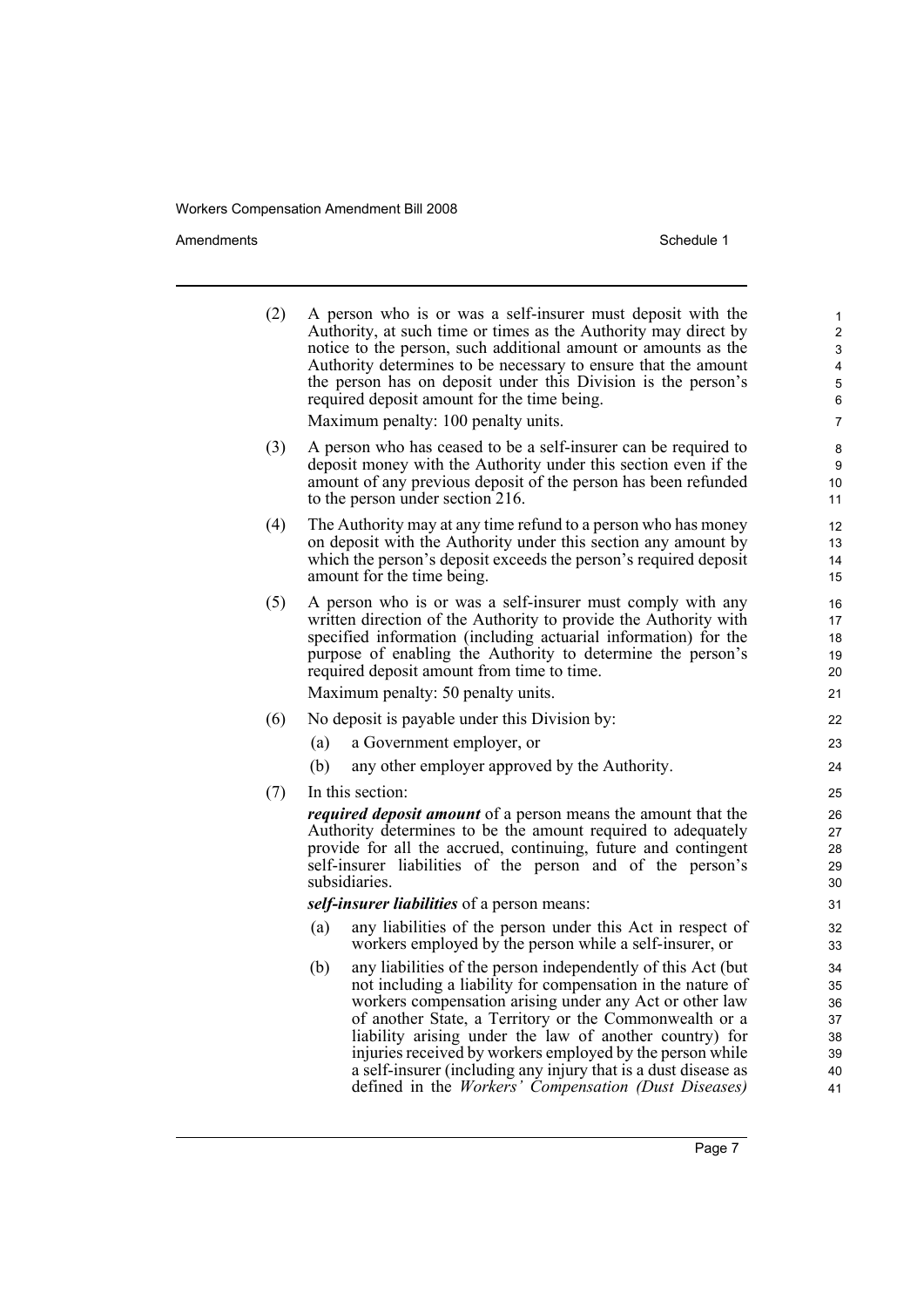Schedule 1 Amendments

|        |                                                                                          | Act 1942 and the aggravation, acceleration, exacerbation<br>or deterioration of a dust disease as so defined).                                                                                                                                                                                                                                                                                                                                                                                                                        | 1<br>$\overline{c}$                       |  |
|--------|------------------------------------------------------------------------------------------|---------------------------------------------------------------------------------------------------------------------------------------------------------------------------------------------------------------------------------------------------------------------------------------------------------------------------------------------------------------------------------------------------------------------------------------------------------------------------------------------------------------------------------------|-------------------------------------------|--|
| $[13]$ | <b>Section 214 Investment of deposits</b>                                                |                                                                                                                                                                                                                                                                                                                                                                                                                                                                                                                                       | 3                                         |  |
|        | Omit "self-insurer" wherever occurring. Insert instead "person".                         |                                                                                                                                                                                                                                                                                                                                                                                                                                                                                                                                       | 4                                         |  |
| $[14]$ | <b>Section 214 (4)</b>                                                                   |                                                                                                                                                                                                                                                                                                                                                                                                                                                                                                                                       | 5                                         |  |
|        | Insert after section 214 $(3)$ :                                                         |                                                                                                                                                                                                                                                                                                                                                                                                                                                                                                                                       | 6                                         |  |
|        | (4)                                                                                      | If a person to whom interest would otherwise be payable under<br>this section is in breach of any obligation arising under this<br>Division to deposit an additional amount of money with the<br>Authority, the Authority may, instead of paying the interest to the<br>person, apply the interest in full or partial satisfaction of the<br>person's obligation to make the additional deposit. Any amount<br>of interest so applied by the Authority is taken to have been<br>deposited with the Authority by the person concerned. | 7<br>8<br>9<br>10<br>11<br>12<br>13<br>14 |  |
| $[15]$ | Section 215 Alternative method of giving security                                        |                                                                                                                                                                                                                                                                                                                                                                                                                                                                                                                                       | 15                                        |  |
|        | Omit "self-insurer" from section 215 $(1)$ , $(3)$ , $(5)$ and $(7)$ wherever occurring. |                                                                                                                                                                                                                                                                                                                                                                                                                                                                                                                                       | 16                                        |  |
|        | Insert instead "person".                                                                 |                                                                                                                                                                                                                                                                                                                                                                                                                                                                                                                                       |                                           |  |
| $[16]$ | <b>Section 215 (4)</b>                                                                   |                                                                                                                                                                                                                                                                                                                                                                                                                                                                                                                                       |                                           |  |
|        | Omit the subsection. Insert instead:                                                     |                                                                                                                                                                                                                                                                                                                                                                                                                                                                                                                                       | 19                                        |  |
|        | (4)<br>Maximum penalty: 100 penalty units.                                               | A person must comply with a requirement under subsection (3).                                                                                                                                                                                                                                                                                                                                                                                                                                                                         | 20<br>21                                  |  |
| $[17]$ | Section 215A Guarantee as alternative to deposit                                         |                                                                                                                                                                                                                                                                                                                                                                                                                                                                                                                                       |                                           |  |
|        | Omit "section 213 $(2)$ " from section 215A $(2)$ .                                      |                                                                                                                                                                                                                                                                                                                                                                                                                                                                                                                                       |                                           |  |
|        | Insert instead "section 213".                                                            |                                                                                                                                                                                                                                                                                                                                                                                                                                                                                                                                       |                                           |  |
| $[18]$ | <b>Section 215A (3)</b>                                                                  |                                                                                                                                                                                                                                                                                                                                                                                                                                                                                                                                       |                                           |  |
|        | Omit "self-insurer". Insert instead "person".                                            |                                                                                                                                                                                                                                                                                                                                                                                                                                                                                                                                       |                                           |  |
| $[19]$ | Section 216 Application and refund of deposit                                            |                                                                                                                                                                                                                                                                                                                                                                                                                                                                                                                                       | 27                                        |  |
|        | Omit section 216 (1). Insert instead:                                                    |                                                                                                                                                                                                                                                                                                                                                                                                                                                                                                                                       |                                           |  |
|        | (1)                                                                                      | The Authority is to hold every amount of money deposited under<br>this Division on trust for the payment and satisfaction of all<br>claims, judgments or awards (not otherwise paid or satisfied):                                                                                                                                                                                                                                                                                                                                    | 29<br>30<br>31                            |  |
|        | (a)<br>person's self-insurer liabilities, and                                            | against the person making the deposit in respect of the                                                                                                                                                                                                                                                                                                                                                                                                                                                                               | 32<br>33                                  |  |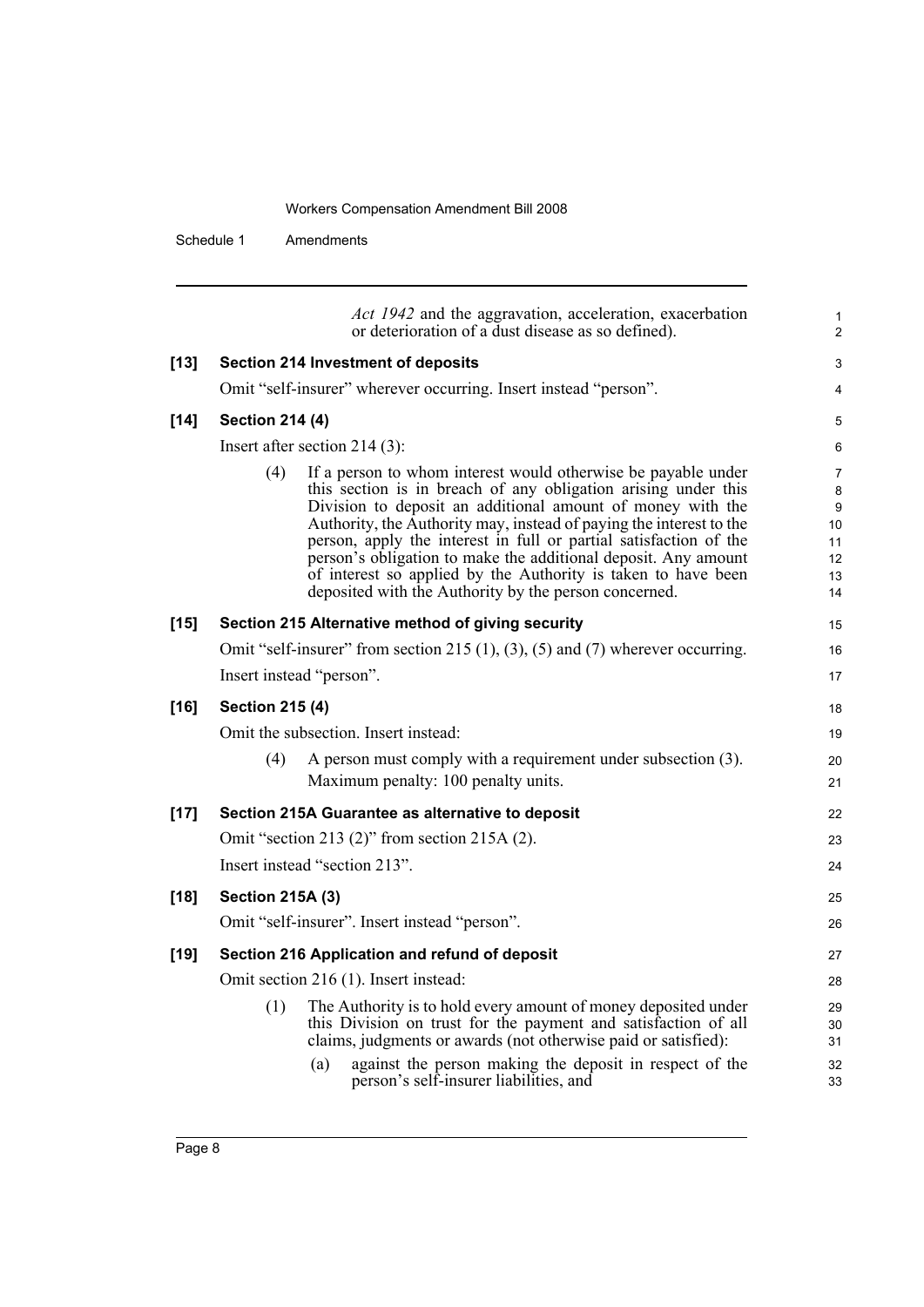Amendments Schedule 1

|        |                                                                 | (b)       | against any person that is a subsidiary of the person<br>making the deposit (being a subsidiary that is or was<br>covered for the time being by the self-insurer licence of the<br>person making the deposit) in respect of the subsidiary's<br>self-insurer liabilities.                                     | $\mathbf{1}$<br>$\boldsymbol{2}$<br>3<br>$\overline{4}$<br>5 |
|--------|-----------------------------------------------------------------|-----------|---------------------------------------------------------------------------------------------------------------------------------------------------------------------------------------------------------------------------------------------------------------------------------------------------------------|--------------------------------------------------------------|
| $[20]$ | <b>Section 216 (2)</b>                                          |           |                                                                                                                                                                                                                                                                                                               | 6                                                            |
|        |                                                                 |           | Omit "self-insurer". Insert instead "person".                                                                                                                                                                                                                                                                 | $\overline{7}$                                               |
| $[21]$ | <b>Section 216 (3)</b>                                          |           |                                                                                                                                                                                                                                                                                                               | 8                                                            |
|        | Omit "if the person ceases to be a self-insurer".               |           |                                                                                                                                                                                                                                                                                                               | 9                                                            |
|        | Insert instead "if the person has ceased to be a self-insurer". |           |                                                                                                                                                                                                                                                                                                               | 10                                                           |
| $[22]$ | <b>Section 216 (4)</b>                                          |           |                                                                                                                                                                                                                                                                                                               | 11                                                           |
|        | Omit the subsection. Insert instead:                            |           |                                                                                                                                                                                                                                                                                                               |                                                              |
|        | (4)                                                             |           | In this section, <i>self-insurer liabilities</i> of a person has the same<br>meaning as in section 213.                                                                                                                                                                                                       | 13<br>14                                                     |
| $[23]$ |                                                                 |           | Schedule 6 Savings, transitional and other provisions                                                                                                                                                                                                                                                         | 15                                                           |
|        | Insert at the end of clause 15 $(2)$ of Part 18C:               |           |                                                                                                                                                                                                                                                                                                               | 16                                                           |
|        | (3)                                                             |           | This clause continues to have effect despite the enactment of<br>section 176 by the <i>Workers Compensation Amendment Act 2008</i> .                                                                                                                                                                          | 17<br>18                                                     |
| $[24]$ | Schedule 6, Part 19A                                            |           |                                                                                                                                                                                                                                                                                                               | 19                                                           |
|        | Insert at the end of clause 2:                                  |           |                                                                                                                                                                                                                                                                                                               |                                                              |
|        |                                                                 | Division. | <b>Note.</b> Section 176 provides that a licence may be granted under Division<br>3 of Part 7 of this Act only if the licence is endorsed with a specialised<br>insurer endorsement and granted to an existing licence holder on the<br>expiry of a licence granted to the existing licence holder under that | 21<br>22<br>23<br>24<br>25                                   |